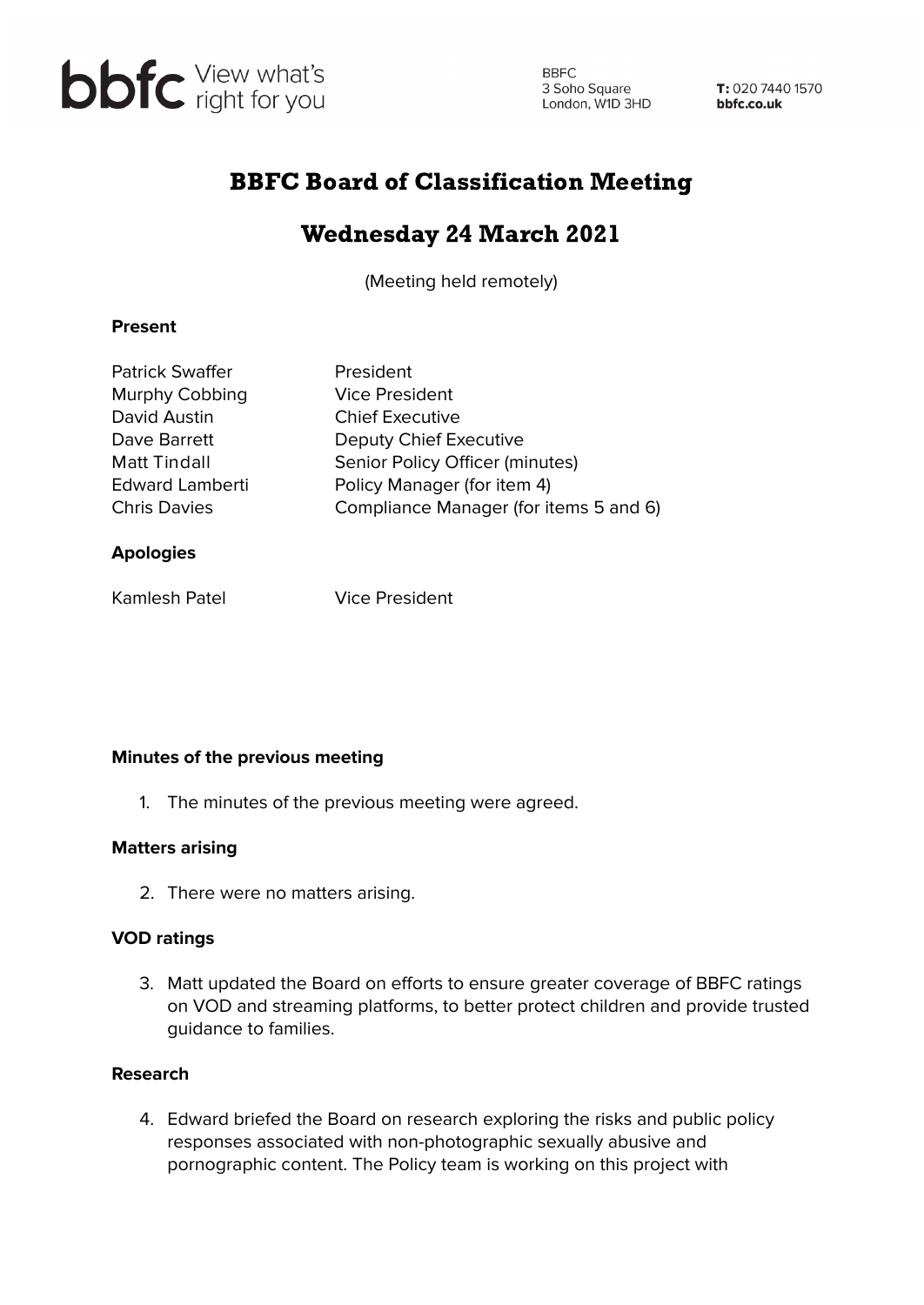academics from the onlinePROTECT research group at the University of Lincoln. The aim is to better understand the history and cultural context of this material, its prevalence today, the potential harm impacts, and potential future impact of technological change. The findings will inform BBFC policy and will also be relevant to proposals to tackle online harms.

#### **Classification issues: sexual detail at 15/18**

- 5. Chris presented a number of clips featuring the sight of semen. The guidelines at 15 state: "Sexual activity may be portrayed, but usually without strong detail. There may be strong verbal references to sexual behaviour. Repeated very strong references, particularly those using pornographic language, are unlikely to be acceptable. Works whose primary purpose is sexual arousal are unacceptable."
- 6. At 15, the Board considered clips from French drama 120 BPM, British TV series IT'S A SIN, British drama ON CHESIL BEACH, Irish drama RIALTO, short film THRIVE and German comedy-drama TONI ERDMANN. In all cases, the Board agreed that given the brevity and lack of focus on the stronger detail, and the presence of strong contextual or narrative justifications, each work was correctly classified at 15.
- 7. At 18, the Board considered two clips. The first was from US drama SHELTER, in which a man coerces a homeless woman into sexual activity and she is seen in the aftermath with semen on her face. The Board agreed with the 18 classification due to the more sustained focus on the sight of semen and the abusive context in which the scene takes place. The second clip was from the US drama MOPE, in which a number of male porn performers are encouraged to ejaculate onto a woman's face with subsequent sight of her face covered in semen. Given the more sustained nature of the sequence, the close focus on strong sexual detail, and the porn shoot context, the Board agreed with the 18.

## **Recent viewing**

- 8. The Board discussed their recent viewings of the film MINARI (12) and an episode of Alan Bennett's 2020 TALKING HEADS series, 'An Ordinary Woman' (18).
- 9. MINARI is a US drama in which a Korean family tries to start a farming business in Arkansas in the 1980s. It was classified 12 with the ratings info 'rude gesture, suicide references'. The Board agreed with the 12 rating, and thought that the film's scenes of threat and emotional upset were also more comfortably placed at 12 than PG.
- 10. The TALKING HEADS episode features a mother discussing the sexual lust she feels for her 15 year old son, and her attempt to act on her feelings under the misapprehension that they are reciprocated. The episode was submitted with a